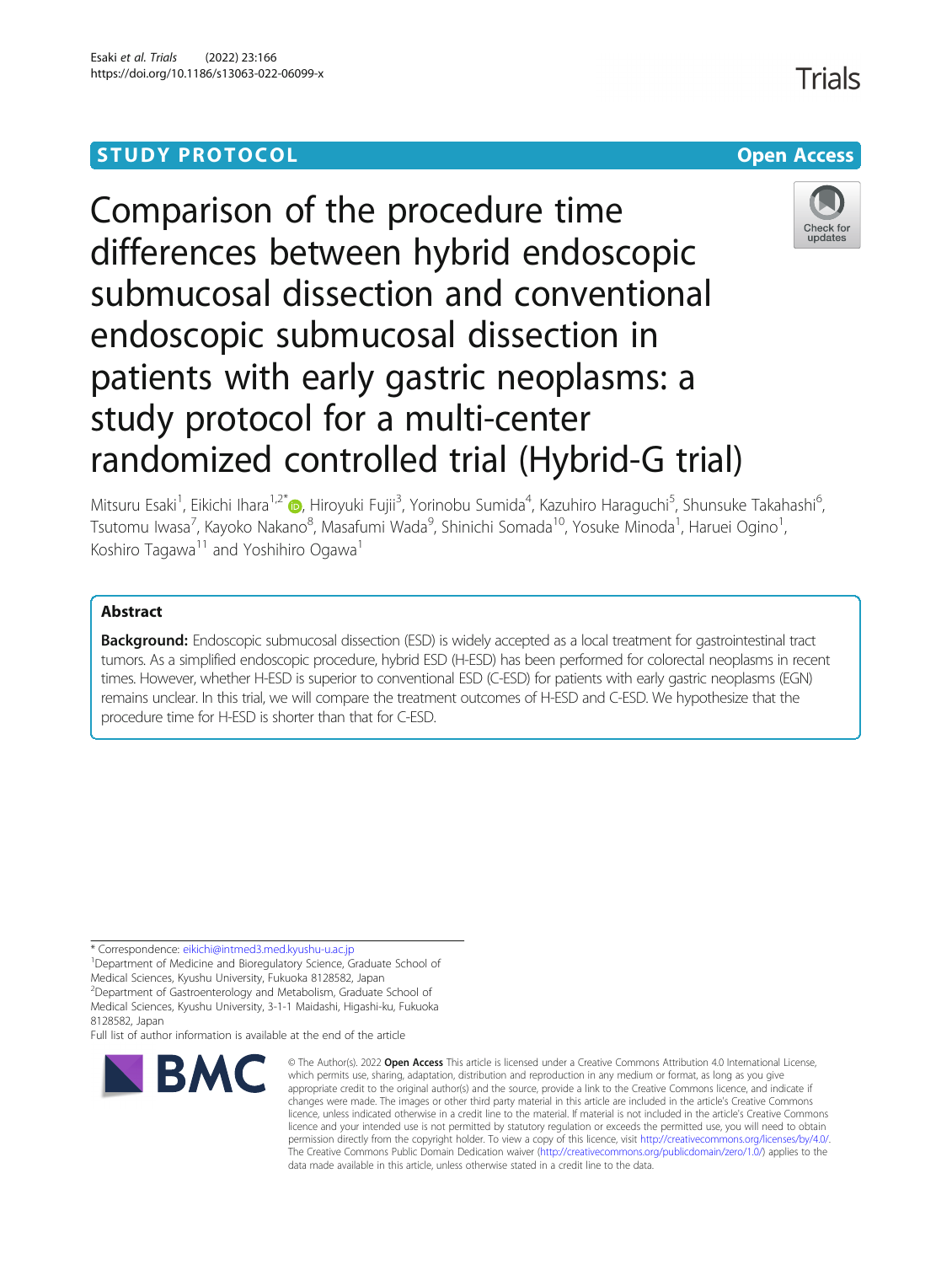Methods: This is an investigator-initiated, multi-center, prospective, randomized, open-label, parallel-group trial to be conducted beginning in August 2020 at nine institutions in Japan. We will determine if H-ESD is superior to C-ESD in terms of procedure time in patients with EGN diagnosed as macroscopically intramucosal (T1a) differentiated carcinoma ≤ 20 mm in diameter without ulcerative findings according to current Japanese gastric cancer treatment guidelines. A total of 82 patients will be recruited and randomly assigned to either the C-ESD or the H-ESD group. The primary outcome is ESD procedure time. Secondary outcomes include mucosal incision, time and speed of submucosal dissection, en bloc resection, complete resection, curability, adverse events related to the ESD procedure, extent of dissection before snaring, volume of injection solution, number and time of hemostasis, thickness of the submucosal layer in the resected specimen, and handover to another operator. The stated sample size was determined based on the primary outcome. According to a previous report comparing the procedure times of C-ESD and H-ESD, we hypothesized that H-ESD would provide a 0.2 reduction in logarithmically concerted procedure time (−37%). We estimated that a total of 82 participants were needed to reach a power of 80% for a t-test with a significance level of 0.05 and considering a 10% dropout.

Discussion: This trial will provide high-quality data on the benefits and risks of H-ESD for EGN patients. The results of this study could lead to improved outcomes in patients with EGN undergoing ESD. The results will be presented at national and international meetings and published in peer-reviewed journals.

Trial registration: UMIN-CTR [UMIN000041244](https://center6.umin.ac.jp/cgi-open-bin/ctr_e/ctr_view.cgi?recptno=R000046811). Registered on July 29, 2020.

Keywords: Hybrid endoscopic submucosal dissection, Conventional endoscopic submucosal dissection, Early gastric neoplasms

# Background

Endoscopic resection (ER) has become popular as a local treatment for early gastric neoplasms (EGN) without lymph node metastasis. ER is less invasive than surgery and preserves organ function, contributing to maintaining the patient's quality of life after treatment [\[1](#page-8-0)]. Endoscopic mucosal resection (EMR) using an endoscopic steel snare, a simple technique that can be performed quickly, was first developed as an ER technique for EGN [[2\]](#page-8-0). However, snaring for resections of lesions larger than 20 mm or ulcerated lesions presents a technical limitation in that lesions of this size approximately correspond to the diameter of the snare. EMR for such lesions results in a high rate of piecemeal resections, associated with a high local recurrence rate and difficulty in accurate histological assessment [\[3\]](#page-8-0).

Later, endoscopic submucosal dissection (ESD) using an endoscopic steel knife (endo-knife) was developed for circumferential incision and subsequent submucosal dissection from the proper muscle layer [\[4\]](#page-8-0). ESD allows for en bloc resections, even for lesions larger than 20 mm and/or ulcerated lesions, and accurate histological assessments.

According to the current Japanese gastric cancer treatment guidelines, "macroscopically intramucosal (T1a) differentiated carcinoma  $\leq$  20 mm in diameter without ulcerative findings" is defined as an "absolute indication of EMR or ESD" [\[5,](#page-8-0) [6\]](#page-8-0), while lesions larger than 20 mm and/ or with ulcerative findings are indicated as an "absolute indication of ESD" or an "expanded indication of ESD" based on the lesion size and presence or absence of ulcerative findings. Previous meta-analyses have suggested

that the en bloc resection rate of EMR is significantly lower than that of ESD when gastric lesions exceed 10 mm in size [\[7](#page-8-0)–[9\]](#page-8-0); however, previous reports have also suggested that ESD for EGN is more time-consuming and carries a higher risk of perioperative complications due to the requirement of specialized skills needed to perform the procedure [[9\]](#page-8-0). Currently, in clinical practice, considering curability, rather than procedure time and/or risk of complications, ESD is likely to be selected in most cases, even when the gastric lesion meets the absolute indications for EMR or ESD [\[10](#page-8-0)].

In this situation, a modified endoscopic procedure called hybrid ESD (H-ESD) has been developed by fusing ESD with EMR. This procedure involves making a circumferential mucosal incision with a subsequent partial submucosal dissection as part of the ESD procedure, followed by snaring, as with EMR. H-ESD is a simplified procedure involving planned snaring during submucosal dissection, and it shows high curability because of the ESD portion of the procedure and a shorter procedural time due to the EMR. Indeed, H-ESD has already been used for colorectal neoplasms, and favorable outcomes with significantly shorter procedure times than with conventional ESD (C-ESD) have been reported [[11\]](#page-8-0).

However, the superiority of H-ESD over C-ESD for EGN is still controversial. One retrospective study has shown a significant reduction in procedure time and favorable treatment outcomes with H-ESD, compared with C-ESD [[12](#page-9-0)]. However, another retrospective study failed to show a significantly shorter procedure time for H-ESD [[13](#page-9-0)]. Therefore, it remains unclear whether H-ESD is superior to C-ESD for the treatment of EGN. To address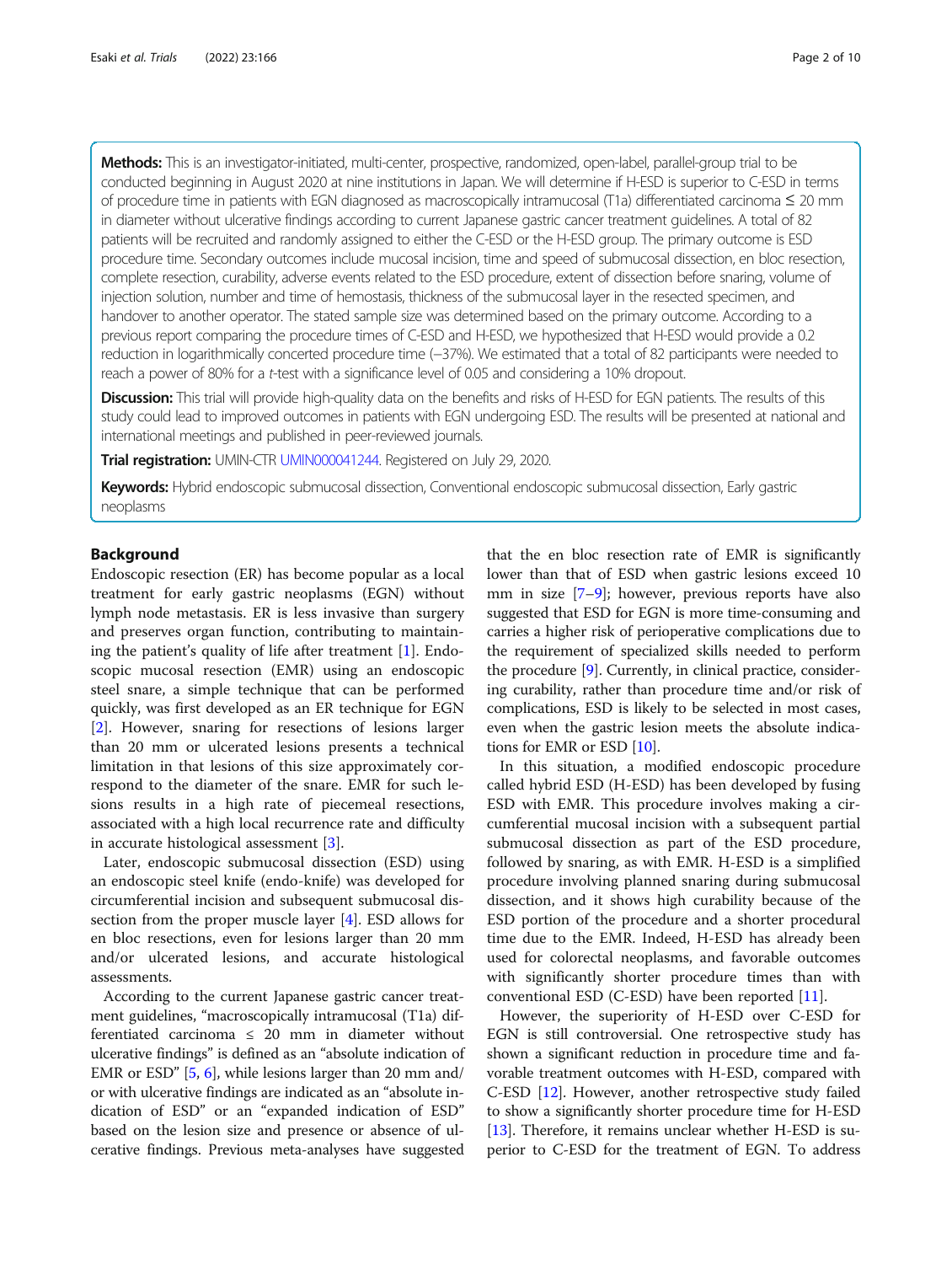this issue, we aim to conduct a multi-center, randomized controlled trial comparing the clinical outcomes of H-ESD and C-ESD for EGN.

# Methods

# Objective

This study aims to clarify the clinical position of H-ESD for the standard treatment of EGN and compare the treatment efficacies of H-ESD and C-ESD for EGN.

# Trial design

We will conduct a prospective, parallel, randomized, open-label, superiority trial as per the recommendations found in the Standard Protocol Items: Recommendations for Interventional Trials (SPIRIT) checklist [\[14\]](#page-9-0). We will report the results in accordance with the Consolidated Standards of Reporting Trials (CONSORT) statement. A flow chart of this study design is shown in Fig. 1. A total of 82 patients with EGN will be recruited and randomly assigned (1:1 ratio) to undergo either H-ESD or C-ESD. The SPIRIT flow diagram is shown in Fig. [2.](#page-3-0)

# **Settings**

This multi-center trial will include the following nine hospitals in Japan that have a high endoscopic procedure volume: Kyushu University, National Hospital Organization Kyushu Medical Center, National Hospital Organization Fukuokahigashi Medical Center, Hara-sanshin Hospital, Fukuoka City Hospital, Fukuokaken Saiseikai Futsukaichi Hospital, Fukuoka Central Hospital, Saiseikai Yahata General Hospital, and National Hospital Organization Beppu Medical Center.

# Approvals

This trial has been approved by the Institutional Review Board (IRB) of Kyusyu University for clinical trials (IRB No. 20202005; July 28, 2020) and also by the IRBs of each participating institution. This trial has been registered at UMIN-CRT (ID: 000041244; July 29, 2020). The trial protocol (vol. 1.0; June 1, 2020) was designed in accordance with the SPIRIT guidelines. A SPIRIT checklist is provided in Additional file 1. Attending investigators will obtain informed consent from each patient who volunteers to participate in this study and who meets the eligibility criteria. If any protocol modifications occur, they will be communicated to all study personnel on time.

# Population

# Inclusion criteria

The inclusion criteria are as follows: (i) age  $\geq 20$  years of any sex; (ii) presence of EGN and capable of undergoing ESD as a local treatment; (iii) lesions diagnosed by endoscopic biopsy as gastric adenomas or adenocarcinomas; (iv) lesions endoscopically diagnosed as mucosal lesions ≤20 mm in diameter without ulceration ≤3 months prior to enrollment; (v) Eastern Cooperative Oncology Group Performance Status of 0–2; (vi) capable of listening to oral explanations and reading explanatory documents

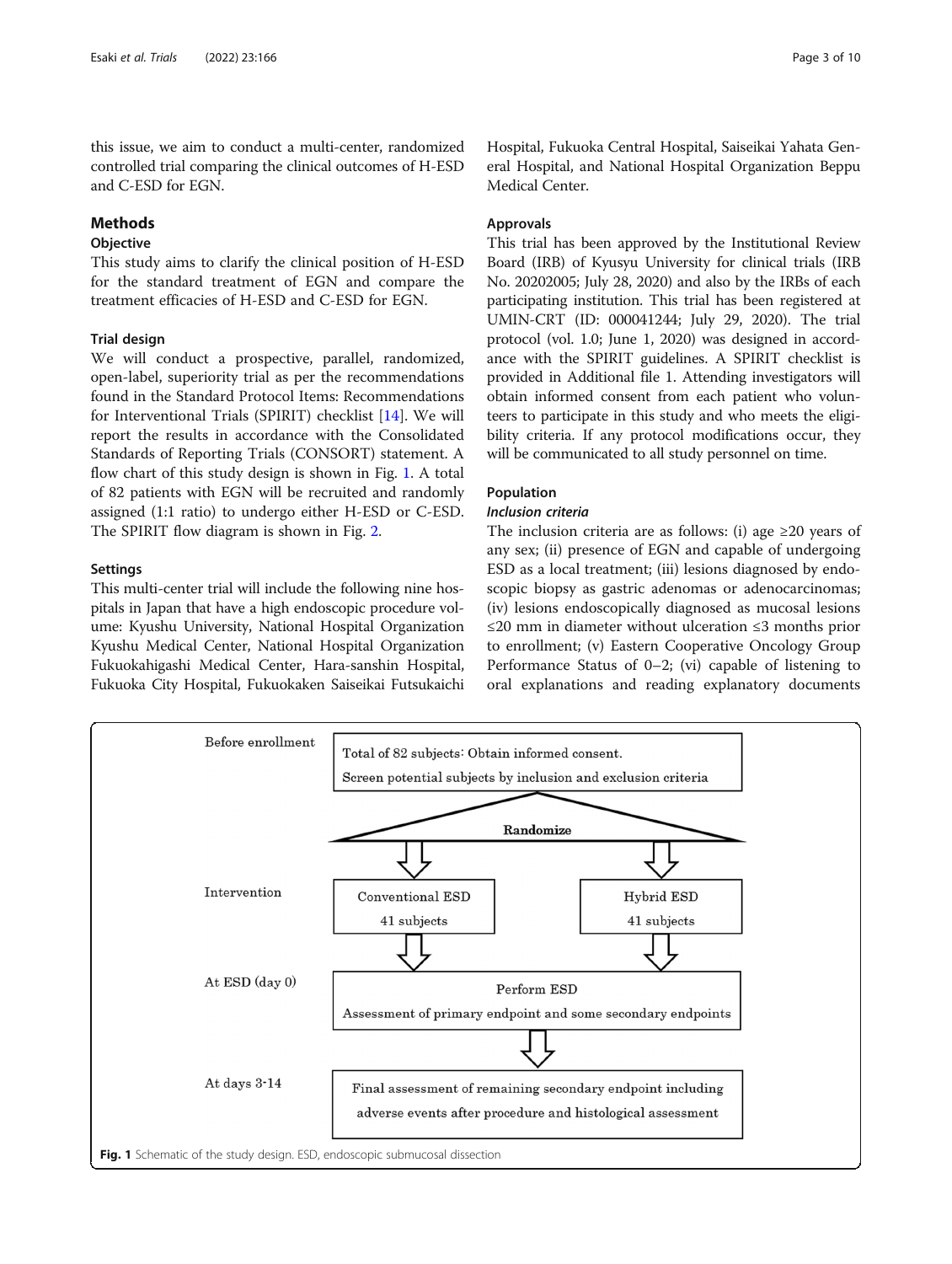<span id="page-3-0"></span>

|                          | Enrolment      | Allocation   |             | Post allocation |
|--------------------------|----------------|--------------|-------------|-----------------|
|                          | Pre allocation | Preoperative | Procedure   | t2              |
|                          |                |              | t1          |                 |
| ENROLMENT:               |                |              |             |                 |
| Eligibility screen       | $\mathbf X$    |              |             |                 |
| Informed consent         | X              |              |             |                 |
| Allocation               |                | $\mathbf X$  |             |                 |
| <b>INTERVENTIONS:</b>    |                |              |             |                 |
| $\mathbf C$ ESD          |                |              | $\mathbf X$ |                 |
| H-ESD                    |                |              | $\mathbf X$ |                 |
| ASSESSMENTS:             |                |              |             |                 |
| Outcome measurements     |                |              | X           | $\mathbf X$     |
| Adverse event evaluation |                |              | $\mathbf X$ | X               |

regarding doctors' instructions as well as signing consent forms (including the informed consent that will be obtained before enrollment in the trial); and (vi) willingness to comply with all study procedures and be available for the duration of the study.

#### Exclusion criteria

Patients who meet at least one of the following exclusion criteria are considered ineligible for this trial: history of gastric surgery, are currently undergoing dialysis, or requiring continuous administration of heparin during the perioperative period. The concomitant use of other antithrombotic agents will be permitted during the study period. The Japanese guidelines for gastroenterological endoscopy for patients undergoing antithrombotic treatment will be adopted for the management of antithrombotic agents to the enrolled patients [\[15](#page-9-0)]. Those with contraindications for endoscopy, ileus, gastrointestinal perforation, or severe respiratory/cardiac disease are also excluded as are patients with metal allergies and those judged to be inappropriate for the study by the attending physician in this trial. Those who do not provide informed consent will also be excluded.

#### Recruitment and consent

The patients will be screened by experienced endoscopists in each institution according to the inclusion and exclusion criteria. The endoscopists will assist patients in understanding the benefits and risks of the two treatment procedures, and written informed consent will be obtained from them prior to enrollment.

## Trial intervention

Enrolled patients will be randomized to undergo either H-ESD or C-ESD. Each patient with EGN will be treated using an assigned endoscopic procedure.

#### Endoscopists and equipment

Each procedure will be performed at one of the nine institutions by one of the participating endoscopists; each endoscopist in this study has been licensed to practice medicine in Japan for at least 2 years and has performed ≥500 endoscopies. Endoscopists without experience in C-ESD or H-ESD will be required to undergo hands-on training using a pig model before becoming an operator in the study. Handover of the procedure to another operator will be allowed if experienced endoscopists consider the handover clinically desirable for reasons such as prolonged procedure time over 60 min, massive uncontrollable bleeding, or the occurrence of perforation during the procedure. Procedure handover will be done and recorded if the supervisor determines that it is necessary.

Upper gastrointestinal endoscopes (EG-450-RD5, Fujifilm, Tokyo, Japan; GIF-Q260J, Olympus, Tokyo, Japan) attached to a disposable hood (Elastic touch, Top, Tokyo Japan, or D-201-11804, Olympus) will be used in the ESD procedures. A Flush Knife (DK2620J, Fujifilm) or Dual Knife (KD-650, Olympus) will be used in the C-ESD procedure. A SOUTEN (ST1850-20, Kaneka Medix, Tokyo, Japan) will be used in the H-ESD procedure. The SOUTEN is a hybrid knife that combines a needle knife and a snare, where a needle tip is attached to the top of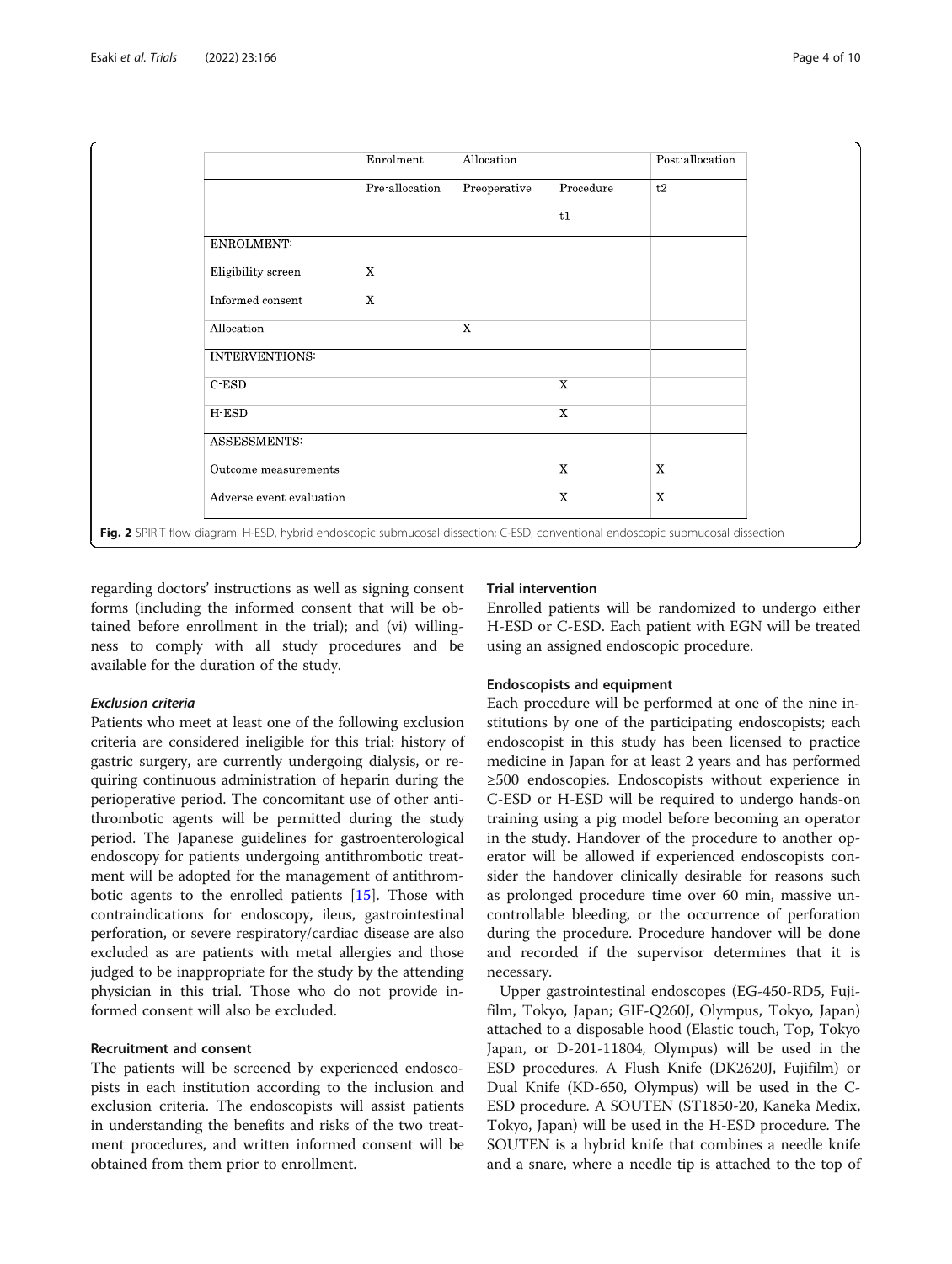the snare. No regulation is required for the types of injection needles in this study. An electrosurgical unit (ICC200, VIO300, or VIO3, ERBE, Tubingen, Germany) will be used as a high-frequency generator. Sodium hyaluronate solution or sodium alginate solution will be used as a viscous solution for submucosal injections from the injection needle. Normal saline or glycerol will be used for submucosal injections using the endo-knives. Coagrasper (FD-410LR, Olympus), Coagrasper G (FD-412LR, Olympus), RAICHO (RC-1900, Kaneka Medix), RAICHO 2 (RC1550-2, Kaneka Medix), and Hemostat Y (H-S2518, Pentax, Japan) forceps will be used if bleeding cannot be controlled using the endo-knife.

#### Endoscopic procedures

C-ESD and H-ESD procedures will be principally performed as en bloc resection. However, if en bloc resection is determined to be too difficult, preventive methods for local recurrence, such as piecemeal resection and additional coagulation using argon plasma coagulation or hot biopsy forceps, will be performed.

Both ESD procedures will be performed under sedation. C-ESD, described in detail elsewhere, consists of marking, injection, mucosal incision, and submucosal dissection [[16,](#page-9-0) [17\]](#page-9-0). After observing the margin of the lesion, marking dots will be drawn 2–3 mm away from the margin. One of the viscous solutions will be injected into the submucosal layer using an injection needle to lift the target lesion. A circumferential mucosal incision will be made outside the marks. Subsequently, the submucosal layer will be dissected, and the target lesion will be retrieved. Marking, mucosal incision, and submucosal dissection will all be conducted using an endoknife. There are no regulations for completing a circumferential mucosal incision before or during submucosal dissection in this study. The C-ESD procedure will be switched to traction-assisted ESD (TA-ESD) if the procedure time exceeds 60 min or if it is technically too difficult to ensure appropriate visualization and management of severe perforation or bleeding during C-ESD. However, TA-ESD is not considered a standard treatment because its superiority has not been shown in previous randomized controlled trials (RCTs) [\[18](#page-9-0)]. C-ESD can also be switched to H-ESD under the same conditions as those stated above; however, the selection of TA-ESD or H-ESD will depend on the discretion of the attending operator.

The H-ESD procedure will be performed, as described in detail elsewhere, using a SOUTEN high-frequency surgical knife [[12,](#page-9-0) [19](#page-9-0)]. SOUTEN will be fixed with the snare closed, and only the distal tip will be exposed. Marking, injection, and mucosal incision will be performed in the same manner as described for C-ESD using the tip of the SOUTEN and an injection needle. After completing the circumferential incision, a partial submucosal dissection will be performed using the tip of the SOUTEN. Snaring of the lesion will be performed once the operator considers it possible to perform the resection in an en bloc manner. The open snare will be placed around the lesion, which will subsequently be resected by closing the snare and coagulation. H-ESD can also be switched to C-ESD if the operator considers snaring too difficult to perform. In such cases, the submucosal dissection will be performed until the specimen is retrieved.

Injection of the viscous material can be performed in both C-ESD and H-ESD using an injection needle, but it can also be done in C-ESD using an endo-knife. Hemostasis will be performed in both C-ESD and H-ESD using the tip of the devices if bleeding occurs or if the blood vessels are detected. If bleeding cannot be controlled using only an endo-knife, hemostatic forceps will be used.

Patients will be managed as after regular ESD, including being managed with intravenous nutrition and fasting. Patients will start to receive proton pump inhibitors, including potassium competitive acid blockers after ESD. Enteral diets will start within 2 or 3 days after ESD. If there are no serious adverse events (AEs), patients will be discharged approximately 1 week after ESD. If any AEs occur, investigators will immediately provide appropriate treatment and record it. The endoscopic treatment performed in this study is covered by the current medical insurance, and all costs associated with the study, including the treatment of AEs, will be charged and paid in accordance with the medical insurance system. There is no special compensation system for side effects caused by these treatments.

#### Pathological assessment

Resected specimens will be fixed on a plastic plate and sliced at 2-mm intervals. Central pathological assessment will not be conducted for this trial. Pathologists at each institution will make the final pathological diagnoses based on the Japanese classifications of gastric carcinoma [[20](#page-9-0)]. Researchers will obtain informed consent from patients for collecting biological samples for histopathological assessment. These samples will be stored strictly in a freezer in a locked laboratory for at least 5 years after the completion of the study and then properly disposed of in accordance with the Kyushu University Standard Operating Procedures for the Storage of Samples and Information Obtained from Human Subjects. Information will be stored in a password-protected computer in a locked laboratory. The person responsible for the management of personal information is YO Professor, Department of Medicine and Bioregulatory Science, Graduate School of Medical Sciences, Kyushu University. On the condition that this clinical trial is being conducted properly and confidentiality is maintained, samples and information of participants may be viewed by the monitoring, auditing, and ethical review committee personnel to whichever extent necessary.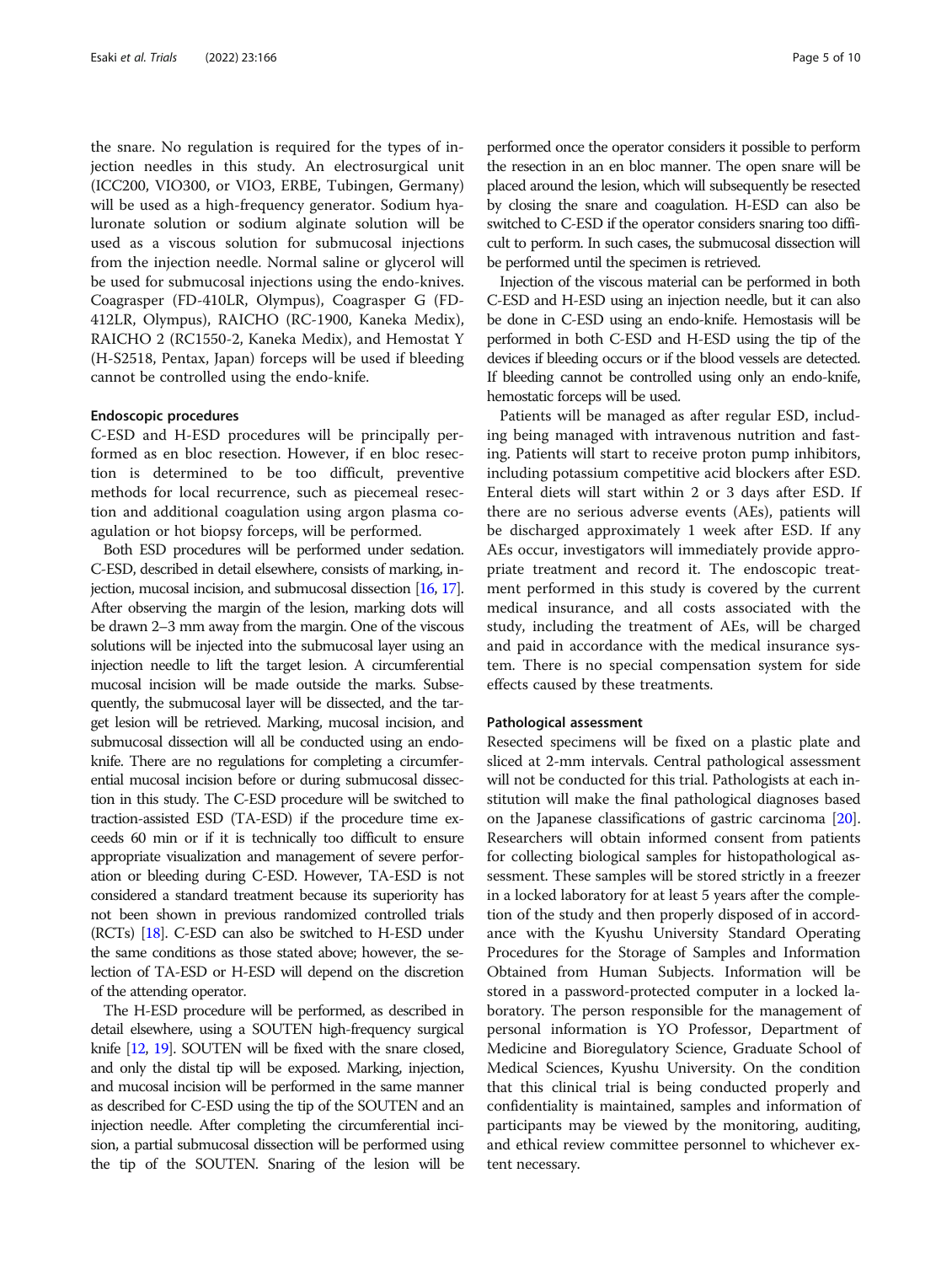# Outcome variables

#### Primary outcome

The primary outcome is the procedure time of each ESD among the full-analysis set (FAS). ESD procedure time is defined as the total time from the beginning of the mucosal incision to the completion of the lesion resection, including circumferential mucosal incision, submucosal dissection, snaring, and additional submucosal injections during each procedure.

# Secondary outcomes

The secondary outcomes are as follows: time of the mucosal incision; time and speed of the submucosal dissection, with or without snaring; en bloc and complete resection, curability, determined by histological assessment of the resected specimen; endoscopic procedural adverse events, including intraoperative perforation, delayed perforation, and delayed bleeding; degree of the dissected submucosal layer before snaring; volume of the injection solution used; number and duration of hemostasis events using a hemostatic device during the procedure; thickness of the submucosal layer in the resected specimen; and whether there was handover to another operator.

#### Subgroup analysis

A subgroup analysis will be conducted to investigate the relationship between the procedure time and tumor location, tumor size, operators' experience, and pathological ulceration. The following four subgroups were defined: tumor location (upper or middle third of the stomach/lower third of the stomach), tumor size (0–9 mm/≥10 mm), operators' experience with ESD (0–29 cases/≥30 cases), and pathological ulceration (negative/ positive). In the analysis of the subgroups mentioned above, ESD procedure time will be compared between H-ESD and C-ESD as a primary outcome.

#### **Definitions**

The FAS is defined as the enrolled patients excluding those who do not receive study treatment, those with serious non-compliance with ethical guidelines, and those with missing primary endpoint data. The perprotocol set is defined as patients included in the FAS, excluding those who do not meet the inclusion criteria and those with significant deviations from the study protocol. The ESD procedure time is defined as that from the beginning of the mucosal incision to the completion of tumor resection as described above. The ESD procedure time is divided into individual procedure times, namely the procedure time for the mucosal incision and submucosal dissection with or without snaring. The incision speed is defined as the circumferential length of the resected specimen/incision time (mm/ min). With or without snaring, the dissection time is defined as the time from the beginning of the submucosal dissection to the completion of the tumor resection. The dissection speed, with or without snaring, is defined as the area of the resected specimen/the time of dissection, with or without snaring  $(mm^2/min)$ . The resected specimen will be flattened on the plastic plate, and the length (mm) of its long and short axes will be measured using a ruler. These measurements will be used to calculate the circumferential length (mm) and resected area  $\text{(mm)}$ . En bloc resection is defined as single-piece resection. Complete resection is defined as en bloc resection with free vertical and horizontal margins. Curability is divided into A, B, C-1, or C-2 based on the Japanese gastric cancer treatment guidelines [\[5](#page-8-0)]. Delayed bleeding is defined as clinical evidence of bleeding after the ESD procedure requiring endoscopic hemostasis or a blood transfusion. Perforation is diagnosed when mesenteric fat or intraabdominal space is observed with a stomach wall defect during the ESD procedure or when free air is detected on X-ray or computed tomography scans after the ESD procedure is complete. When snaring is conducted for resecting the lesion, the degree of the dissected submucosal layer by the tip of the endo-knife will be assessed. The volume of the viscous solution injected using the injection needle will also be recorded. The number of hemostasis events using hemostatic forceps that occur before resection of the lesion will be counted. The time of hemostasis is defined as the cumulative time from the appearance of the hemostatic forceps on the monitor to the completion of hemostasis. Hemostasis using the endo-knife or prophylactic hemostasis for the vessels after ESD will not be recorded. The thickness of the submucosal layer in the resected specimen will be assessed just below the center of the lesion.

We will also investigate the factors associated with ESD procedure time, including tumor morphology, location, size, pathological ulceration, and operators' experience.

Tumor characteristics will be classified according to the Japanese classification of gastric carcinoma [\[20](#page-9-0)]. Tumor location will be classified as the upper third, middle third, and lower third of the stomach. Tumor position will be classified as the lesser curvature, greater curvature, anterior wall, and posterior wall. Endoscopists will be classified as either expert or non-expert based on their skill with ESD. Experts are defined as endoscopists with the experience of ≥30 ESD cases for EGN. The remaining endoscopists will be defined as non-experts.

### Randomization

Investigators from the participating institutions will have 24-h access to a Web-based central randomization system that provides immediate and concealed allocation.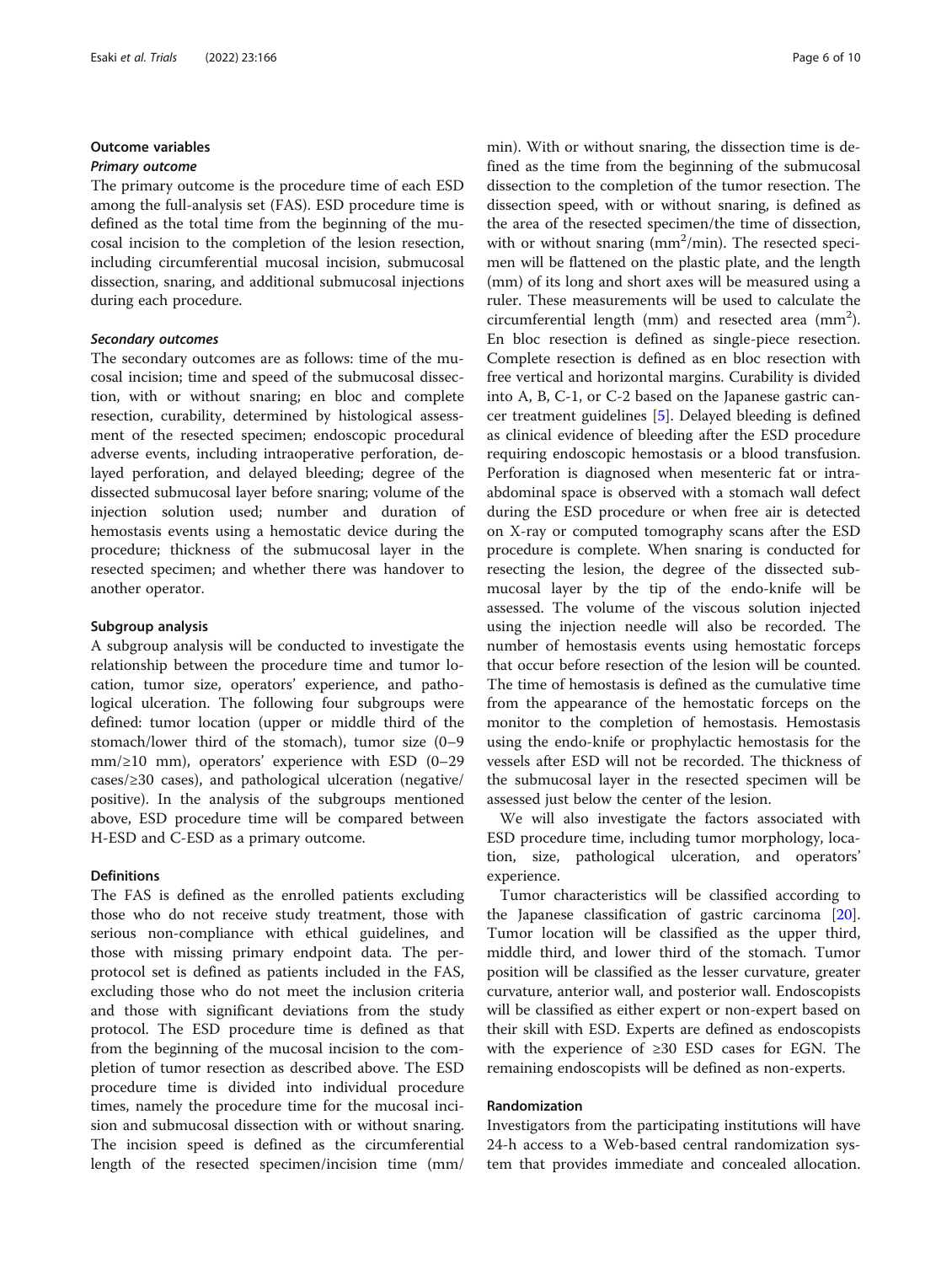Eligible patients will be centrally randomized (1:1) into either the H-ESD or C-ESD group using the Web-based computer program, the Universal Hospital Medical Information Network (UMIN) Internet Data and Information System for Clinical and Epidemiological research (INDICE)-Cloud version. Randomization will be performed using dynamic balancing, which uses the minimization method by tumor location (upper third or middle third of the stomach vs. lower third of the stomach), tumor size (0–9 mm vs.  $\geq 10$  mm), and operators' experience with ESD (0–29 cases vs.  $\geq$ 30 cases). Patients and investigators will not be blinded to the allocated treatment group, and a unique patient identification number will be entered into the system to ensure anonymity.

#### Blinding

Not applicable.

# Study organization

The coordinating center will be established by the principal and coordinating investigators. The former will be responsible for overseeing the trial and the latter for supporting the local investigators in trial management and data recording at each participating institution. Core members of the team will meet at least once a month or more often as required during the trial period.

The steering committee will be established by the principal investigator, coordinating investigators, statisticians, and gastroenterology experts. They will monitor and evaluate the overall conduct of the trial and make recommendations regarding trial-related decisions.

An independent data and safety monitoring board will be established by experts independent from this study and its competing interests. They will monitor the trial's progress and confirm that it has been conducted, recorded, and reported in accordance with the trial's protocol and relevant laws, regulations, and guidelines. Both online and on-site monitoring will be used to review the trial processes. Investigators will review data on endoscopy reports, pathological results, and adverse events up to the first discharge and enter it into the IN-DICE cloud. They will review and manage the input data for each case.

Participants will be free to withdraw from participation at any time upon request. An investigator may terminate participation in the study if a participant meets a newly developed or not previously recognized exclusion criterion that precludes further participation, such as the occurrence of a clinical adverse event or other medical condition or situation where continuing participation would not be in the participant's best interest. The IRB of Kyushu University may terminate the trial in the event of a safety problem.

# Serious adverse events

The following AEs will be considered to be serious AEs (SAEs): AEs that lead to death or life-threatening AEs, AEs requiring re-hospitalization for treatment or extension of the hospitalization period, AEs leading to persistent or marked disability or dysfunction, AEs that have the potential to cause birth defects in offspring, and AEs requiring treatment to prevent the above results, even if they do not result in immediate life-threatening events, death, or hospitalization.

The reporting procedure is as follows: If investigators are aware of the occurrence of SAEs, required reporting measures will be taken by the investigators, such as providing explanations to the enrolled patients and reporting to the principal investigator in accordance with the "standard procedure manual for handling serious adverse events in medical research for humans (Kyushu University)" and in compliance with the "Ethical Guidelines for Medical and Health Research Involving Human Subjects (Japan)." If a principal investigator is aware of the occurrence of SAEs, the principal investigator will also prepare an SAE report and submit it to the hospital director. The hospital director will then submit the report to the clinical trial ethics review committee. In addition, information regarding the occurrence of SAEs will be promptly shared with all investigators. The entire study will be discontinued if the clinical trial ethics review board deems it necessary.

#### **Statistics**

#### Hypotheses and data analysis

The primary efficacy endpoint is the procedure time of the ESD. The null hypothesis is that the procedure time for the H-ESD and C-ESD procedures in patients with EGN is the same.

Analysis of the primary and secondary outcomes will be conducted using the FAS. We plan to analyze complete cases without imputation of missing data because this trial is designed to generate little missing data.

An analysis of covariance for the logarithmically converted ESD procedure time will be conducted with tumor location (upper or middle third of the stomach vs. lower third of the stomach), tumor size (0–9 mm vs.  $\geq$ 10 mm), and operators' experience with ESD (0–29 cases vs. ≥30 cases) as covariates. H-ESD will be considered a superior treatment procedure, compared with C-ESD, if the procedure time for H-ESD is significantly shorter than that for C-ESD. A 2-sided  $p$ -value <0.05 will be considered to indicate statistical significance. In the sub-analysis, if a subgroup factor is one of the covariates, the analysis will be performed without including the sub-group factor as a covariate.

Statistical analyses will be performed by independent statisticians at the Data Center of the Center for Clinical and Translational Research (CCTR) at Kyushu University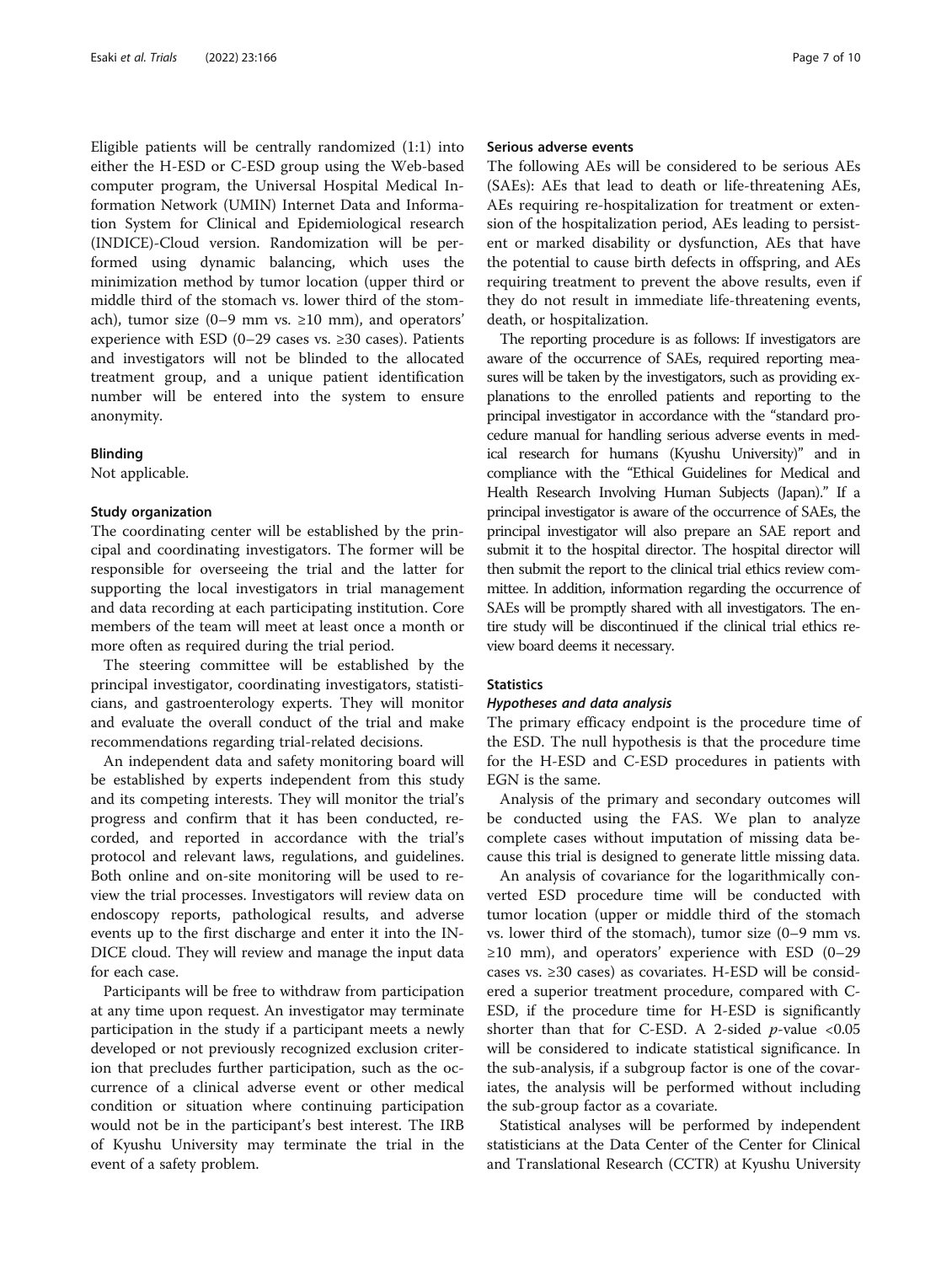Hospital. The data will be transferred to SAS statistical software version 9.4 (SAS Institute INC., Cary, NC, USA) for all analyses.

# Sample size estimation

In this study, to test the superiority of H-ESD over C-ESD, the sample size was estimated based on the primary endpoint (the logarithmically converted procedure time for ESD). According to a previous report comparing the treatment outcomes of C-ESD and H-ESD, the logarithmically converted procedure times (minutes, mean ± standard deviation (SD)) for C-ESD and H-ESD were  $1.578 \pm 0.225$  and  $1.244 \pm 0.228$ , respectively [\[12](#page-9-0)]. Considering these results, we hypothesized that H-ESD would provide a 0.2 (37%) reduction in procedure time and estimated the SD of 0.3 conservatively. Based on these assumptions, a total of 74 participants is needed to reach a power of 80% for a t-test with a significance level of 0.05. To compensate for a 10% dropout rate, we aim to include 82 participants in the study.

#### Interim analyses

Interim analyses will not be performed. Considering the high curability and safety of H-ESD and C-ESD reported in the precious studies, patients would not be seriously disadvantaged by completing the study without an interim analysis.

#### Data registration, handling, and retention

The trial database will be created by investigators entering anonymized data into the Web-based UMIN IN-DICE cloud. The trial data entry system and database will be secured and password-protected. The data management team and endpoint adjudication committee will be established by the principal investigator and independent statisticians at the Data Center of the CCTR at Kyushu University Hospital. Their responsibilities include the establishment of data randomization systems, electronic database report form design, data analysis, and verification. The principal investigator will retrieve the trial database after results from the last registered cases have been entered and submit it for final statistical analysis. Members of the data management team and endpoint adjudication committee will not participate in any intervention.

# **Discussion**

We expect that H-ESD will reduce the ESD procedure time for EGN compared with C-ESD. However, the results of two previous retrospective studies comparing the treatment outcomes of H-ESD and C-ESD are controversial. One of the reports regarding a multi-center study using a propensity score matching analysis showed a 53% reduction in procedure time for H-ESD, compared to that for C-ESD [[12\]](#page-9-0). There were important limitations to this study, however, such as its retrospective nature and the use of a relatively small sample size (29 pairs after matching); furthermore, it was conducted using a propensity score matching analysis, and so there might be a confounding bias other than the factors involving matching. In contrast, another study conducted at a single center failed to demonstrate a significant difference in procedure time between H-ESD and C-ESD, although a 23% reduction was achieved using H-ESD [[13\]](#page-9-0). This study was also performed retrospectively and with a small sample size (12 for C-ESD and 26 for H-ESD), both of which are important limitations. Although it was shown in this study that there were no significant differences in background characteristics of the enrolled patients between the two groups, it is not clear whether the small sample size might have affected the statistical analysis and/or the treatment outcomes. These findings further highlight the need for a multi-center RCT to confirm the benefits of H-ESD for EGN in clinical practice. Therefore, in this study, we will obtain an appropriate sample size and statistically calculate the results to further demonstrate the superiority of the H-ESD procedure time compared to that of C-ESD. Moreover, in this study, patients with EGN only who meet the "absolute indication of EMR or ESD" will be included based on the predetermined inclusion criteria, since 83% of enrolled patients met "the absolute indication" in our previous study showing the superiority of H-ESD over C-ESD [[12](#page-9-0)].

The conventional EMR technique using snaring, on the other hand, has the limitation of curability. One of the disadvantages of EMR is that the en bloc resection rate is significantly lower than that of C-ESD, especially when the lesions are larger than 10 mm  $[8, 8]$  $[8, 8]$ [21,](#page-9-0) [22](#page-9-0)]. We expect that this limitation will be compensated for by H-ESD, where snaring is conducted after the circumferential incision and subsequent partial dissection. Therefore, the curability of each procedure will be set as a secondary outcome, and a sub-analysis will be performed on the data from lesions larger than 10 mm.

In the present clinical setting, lesions that fulfill the absolute indication for EMR or ESD are often performed by non-experts since ESD for these lesions is relatively easier than it is for other indicated lesions [[5\]](#page-8-0). This study will, thus, include not only ESD experts but also nonexperts, as operator endoscopists, to reflect real-world clinical practices, where the procedures conducted by non-experts are supervised by experts. We will then conduct a sub-analysis stratified by experts and non-experts, which will confirm its usefulness to both operators. Thus, we believe the results obtained from this study in this way will apply to clinical practice.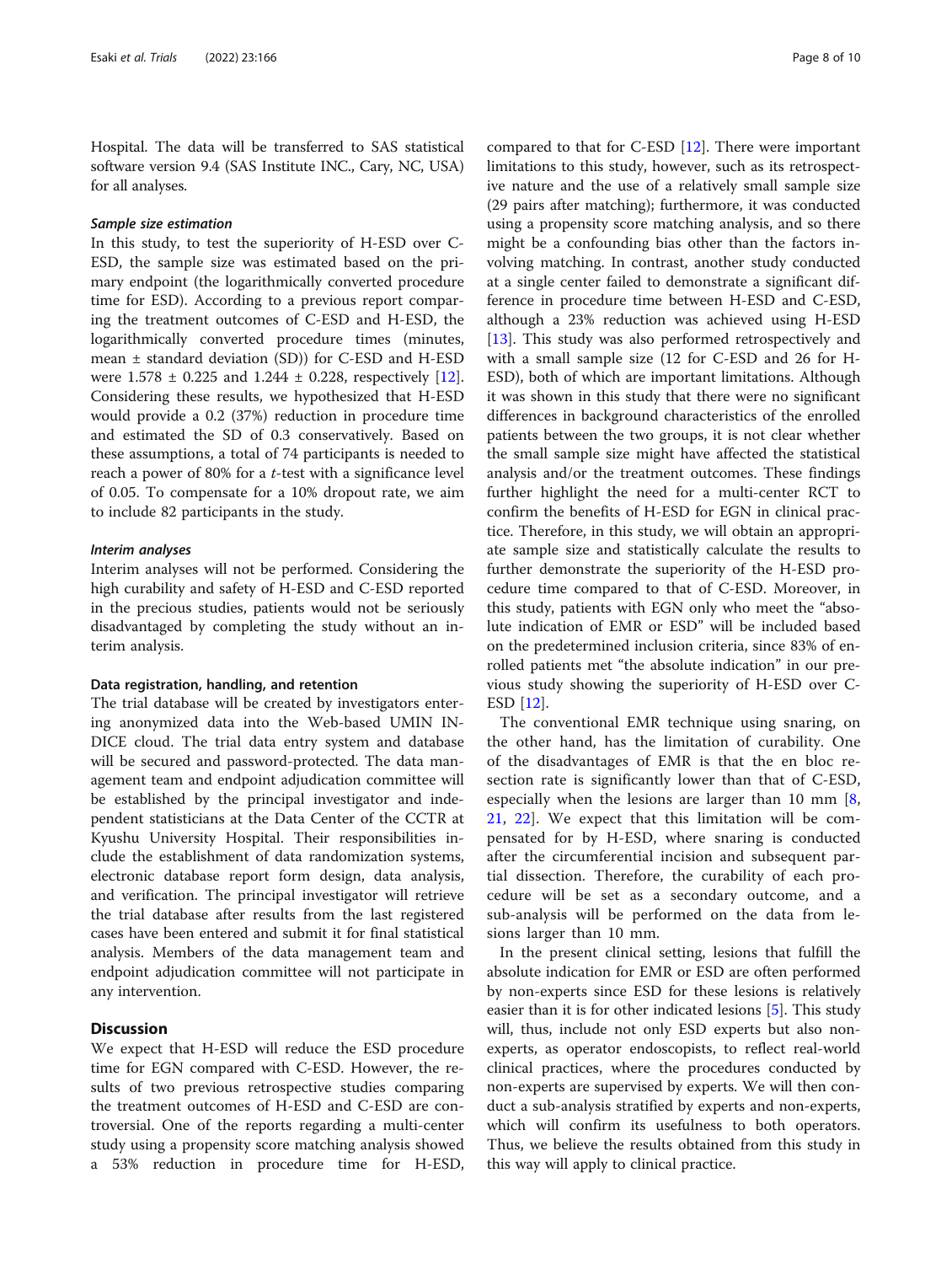<span id="page-8-0"></span>During the H-ESD procedure, we will use a multifunctional device (the SOUTEN high-frequency surgical knife) that will enable us to perform all procedures other than submucosal injection, including mucosal incision, submucosal dissection, and snaring, with a single device. Since performing ESD using the SOUTEN is much less expensive than it is with other conventional endo-knives, the SOUTEN may contribute to cost savings [[19](#page-9-0)].

In this study, we aim to confirm the superiority of H-ESD over C-ESD for EGN. We expect that our findings will provide valuable information for determining the value of H-ESD for the standard treatment of EGN cases that fulfill the absolute indications for EMR or ESD.

# Trial status

This study was approved by the Kyushu University IRB for Clinical Trials (IRB No. 20202005) on July 28, 2020. This study was registered at UMIN-CRT (000041244) on July 29, 2020. Patients from Fukuoka or Oita prefecture in Japan are expected to participate in the trial. The trial was initiated at Kyushu University on August 1, 2020, and participation by other institutions will be allowed once IRB approval has been obtained from those institutions. Recruitment is expected to take 1 year and 8 months.

#### Abbreviations

ER: Endoscopic resection; EGN: Early gastric neoplasms; EMR: Endoscopic mucosal resection; ESD: Endoscopic submucosal dissection; H-ESD: Hybrid ESD; C-ESD: Conventional ESD; CONSORT: Consolidated Standards of Reporting Trials; IRB: Institutional Review Board; TA-ESD: Traction-assisted ESD; RCT: Randomized controlled trial; UMIN: Universal Hospital Medical Information Network; INDICE: Internet Data and Information System for Clinical and Epidemiological research; AE: Adverse event; SAE: Severe AE; CCTR: Center for Clinical and Translational Research

#### Acknowledgements

We thank all members of the Department of Medicine and Bioregulatory Science, Graduate School of Medical Sciences, Kyushu University, for cooperating with us in this study.

#### Authors' contributions

ME, YM, HF, TS, HO, and EI designed the study and wrote the manuscript. KH ST, TI, KN, MW, SS, and YO advised on the study's design and writing of the manuscript. KT checked the statistical settings. All authors read and approved the final manuscript.

#### Funding

None.

#### Availability of data and materials

Trial and data details can be obtained from the principal investigator upon reasonable request. The investigators plan to make data available through publication after completion of the study.

# Declarations

#### Ethics approval and consent to participate

This trial has been approved by the Institutional Review Board (IRB) of Kyusyu University for clinical trials (IRB No. 20202005; July 28, 2020), as well as by the IRBs of each participating institution. This trial has been registered at UMIN-CRT (ID: 000041244; 29 July 2020). The trial protocol (vol. 1.0; June 1, 2020) was designed in accordance with the Standard Protocol Items: Recommendations for Interventional Trials (SPIRIT) guidelines. Informed consent will be obtained from all study participants.

#### Consent for publication

Not applicable.

#### Competing interests

E.I. has received lecture honoraria from Takeda Pharmaceutical Co., Ltd. E.I. belongs to an endowed course supported by the following companies: Ono Pharmaceutical Co., Ltd.; Miyarisan Pharmaceutical Co. Ltd.; Sanwa Kagaku Kenkyusho Co., Ltd.; Otsuka Pharmaceutical Factory, Inc.; Fujifilm Medical Co., Ltd.; Terumo Corporation; Fancl International, Inc.; and Ohga Pharmacy. The other authors declare that they have no competing interests.

#### Author details

<sup>1</sup>Department of Medicine and Bioregulatory Science, Graduate School of Medical Sciences, Kyushu University, Fukuoka 8128582, Japan. <sup>2</sup>Department of Gastroenterology and Metabolism, Graduate School of Medical Sciences, Kyushu University, 3-1-1 Maidashi, Higashi-ku, Fukuoka 8128582, Japan. <sup>3</sup> Department of Gastroenterology and Hepatology, National Hospital Organization Fukuokahigashi Medical Center, Koga 8113195, Japan. 4 Department of Gastroenterology, Clinical Research Institute, National Hospital Organization Kyushu Medical Center, Fukuoka 8108563, Japan. 5 Department of Gastroenterology, Hara-sanshin Hospital, Fukuoka 8120033, Japan. <sup>6</sup>Department of Gastroenterology, Fukuoka City Hospital, Fukuoka 8111394, Japan. <sup>7</sup>Department of Gastroenterology, Fukuokaken Saiseikai Futsukaichi Hospital, Fukuoka 8118516, Japan. <sup>8</sup>Department of Gastroenterology, Fukuoka Central Hospital, Fukuoka 8100022, Japan. 9 Department of General Internal Medicine, Saiseikai Yahata General Hospital, Fukuoka 8050050, Japan. <sup>10</sup>Department of Gastroenterology, National Hospital Organization Beppu Medical Center, Beppu, Oita 8740011, Japan. <sup>11</sup>Center for Clinical and Translational Research, Kyushu University Hospital, Fukuoka 8128582, Japan.

#### Received: 1 April 2021 Accepted: 10 February 2022 Published online: 21 February 2022

#### References

- 1. Liu Q, Ding L, Qiu X, Meng F. Updated evaluation of endoscopic submucosal dissection versus surgery for early gastric cancer: a systematic review and meta-analysis. Int J Surg. 2020;73:28–41.
- 2. Tada M, Murakami A, Karita M, Yanai H, Okita K. Endoscopic resection of early gastric cancer. Endoscopy. 1993;25(7):445–50.
- 3. Watanabe T, Kume K, Taip M, Shibata M, Kubo H, Ejiri Y, et al. Gastric mucosal cancer smaller than 7mm can be treated with conventional endoscopic mucosal resection as effectively as with endoscopic submucosal dissection. Hepatogastroenterology. 2010;57(99-100):668–73.
- 4. Ono H, Kondo H, Gotoda T, Shirao K, Yamaguchi H, Saito D, et al. Endoscopic mucosal resection for treatment of early gastric cancer. Gut. 2001;48(2):225–9.
- 5. Japanese Gastric Cancer Association. Japanese gastric cancer treatment guidelines 2018 (5th edition). Gastric Cancer. 2021;24(1):1–21. [https://doi.](https://doi.org/10.1007/s10120-020-01042-y) [org/10.1007/s10120-020-01042-y](https://doi.org/10.1007/s10120-020-01042-y).
- 6. Ono H, Yao K, Fujishiro M, Oda I, Nimura S, Yahagi N, et al. Guidelines for endoscopic submucosal dissection and endoscopic mucosal resection for early gastric cancer. Dig Endosc. 2016;28(1):3–15.
- 7. Park YM, Cho E, Kang HY, Kim JM. The effectiveness and safety of endoscopic submucosal dissection compared with endoscopic mucosal resection for early gastric cancer: a systematic review and metaanalysis. Surg Endosc. 2011;25(8):2666–77.
- 8. Shimura T, Sasaki M, Kataoka H, Tanida S, Oshima T, Ogasawara N, et al. Advantages of endoscopic submucosal dissection over conventional endoscopic mucosal resection. J Gastroenterol Hepatol. 2007;22(6):821–6.
- Tao M, Zhou X, Hu M, Pan J. Endoscopic submucosal dissection versus endoscopic mucosal resection for patients with early gastric cancer: a metaanalysis. BMJ Open. 2019;9(12):e025803.
- 10. Suzuki H, Takizawa K, Hirasawa T, Takeuchi Y, Ishido K, Hoteya S, et al. Shortterm outcomes of multi-center prospective cohort study of gastric endoscopic resection: 'Real-world evidence' in Japan. Dig Endosc. 2019; 31(1):30–9.
- 11. Bae JH, Yang DH, Lee S, Soh JS, Lee S, Lee HS, et al. Optimized hybrid endoscopic submucosal dissection for colorectal tumors: a randomized controlled trial. Gastrointest Endosc. 2016;83(3):584–92.